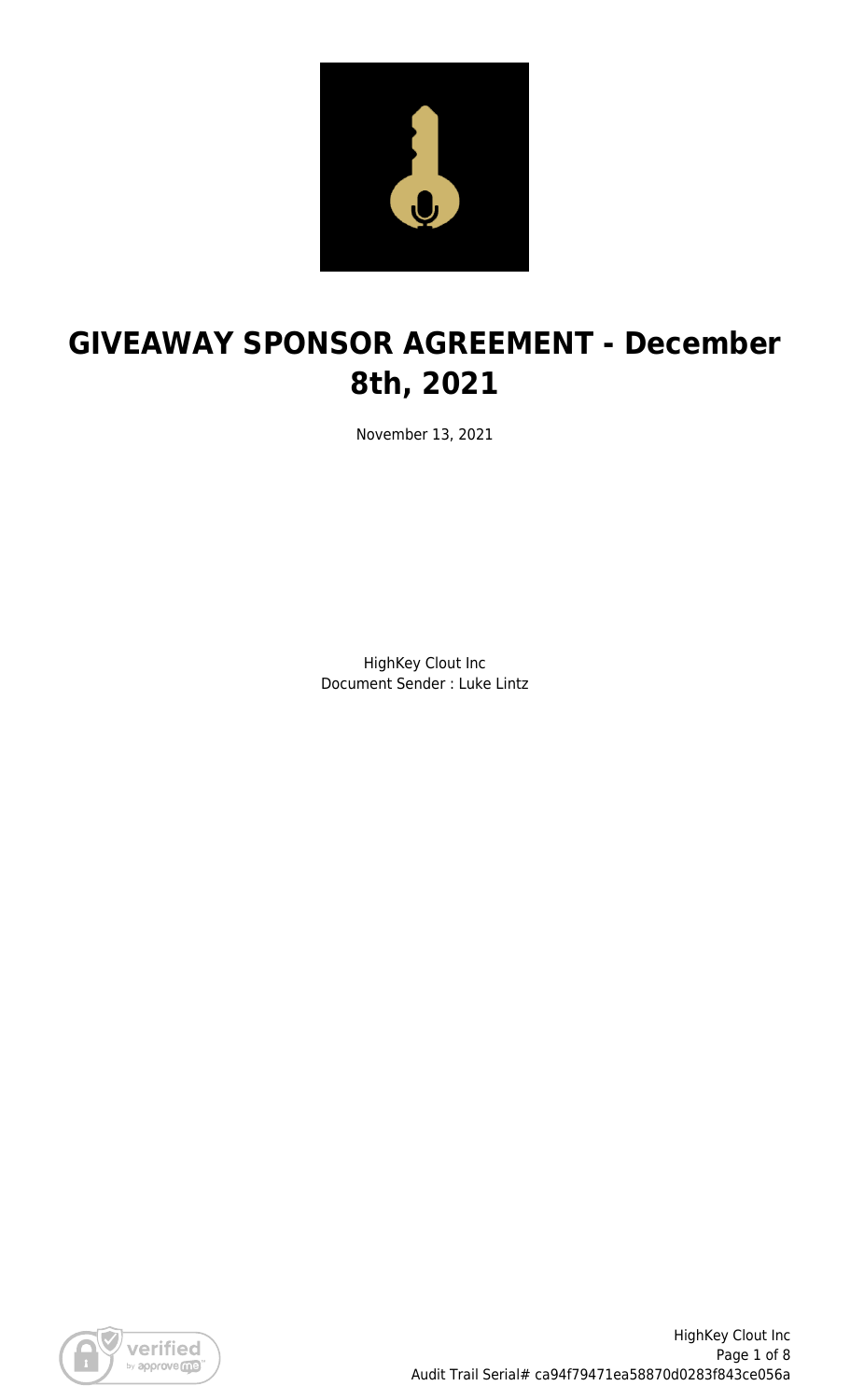## GIVEAWAY SPONSOR AGREEMENT - December 8th, 2021

This agreement ("Agreement"), which is made and entered into as of the date of Company's signature below (the "Effective Date"), by and between the undersigned ("Client"), with an as provided by Client to Company, on the one hand, and HighKey Enterprises LLC ("Company"), with an address of 250 Ave Ponce de Leon, Ste 301 PMB 0801, San Juan, PR 00918, Attn: Luke Lintz, Email: [accounting@highkeyclout.com,](mailto:accounting@highkeyclout.com) on the other hand, constitutes the terms and conditions for Sponsor's participation in one (1) of Company's giveaways (the "Giveaway"). Sponsor and Company are sometimes hereinafter collectively referred to as the "Parties" or individually as the "Party"."

1. Sponsor's Participation in The Giveaway. In consideration of the Participation Fee (as defined herein below), Company will include Sponsor in the Giveaway in accordance with the following. While the terms & conditions of the Giveaway are still being finalized, during the Giveaway Period (as defined herein below), Company's Instagram account (@highkeyclout, or such other Instagram account as directed by Company) will "follow" Sponsor's Instagram account and, as a condition of entering the Giveaway and in an effort to drive traffic to Sponsor's Instagram account, Company shall require each entrant to "follow" Sponsor's Instagram account. The Sponsor Instagram account to be included in the Giveaway is as follows:

("Sponsor's Instagram Account(s)")

Company estimates that by sponsoring the Giveaway, Sponsor's Instagram account may have an estimated gain of Forty Thousand (40,000) Instagram followers. However, Company makes no representation or warranty that Sponsor will gain any followers and, in the event Sponsor does gain followers, makes no representation or warranty regarding the retention of the followers, as the Parties acknowledge that social media user retention is largely based on content and Company makes no representation or warranty that Sponsor's content will retain said followers post Giveaway Period. Accordingly, it will solely be Sponsor's obligation to retain the followers.

- 2. Giveaway Launch Date / Giveaway Period. The tentative launch date of the Giveaway is currently scheduled to be on or about December 8th, 2021 and will run for ten (10) days (i.e., the Giveaway will end on or about December 18th, 2021) (the "Giveaway Period"); provided, said date(s) and/or the Giveaway Period may be reasonably altered at Company's sole discretion.
- 3. Giveaway Promotion: Prior to and during the Giveaway Period (the dates and times of which shall be determined by Company), Company shall engage social media influencers to promote the Giveaway via their Instagram accounts. As of the date hereof, Company has engaged @Iansomerhalder on Instagram to promote the Giveaway.
- 4. Participation Fee. In full consideration for the Sponsor's participation in the Giveaway, Sponsor will pay Company the guaranteed pay-or-play sum of U.S. Six Thousand Five Hundred Dollars (\$6,500.00) minus any applicable discounts directly given by Company (the "Participation Fee"). If the payment is made via credit card or PayPal there will be a merchant processing fee of four percent (4%) thereof, added to the participation fee. Company shall be deemed pay-or-play upon execution of this Agreement. Sponsor shall pay to Company the Participation Fee via credit card, Wire Transfer or PayPal upon Sponsor's execution of this Agreement into the following accounts (Sponsor to inform Company where the Participation Fee was sent):

Account Name: HighKey Enterprises LLC Account Number: 030229162 Bank Address: 208 Av. Luis Muñoz Rivera, San Juan, 00918 Routing Number: 021502011 Swift Code: BPPRPRSX Beneficiary Address: 250 Ave Ponce de Leon, Ste 301 PMB 0801, San Juan, PR 00918

Please Note: This is a USD currency bank account

Unless and until Sponsor pays and Company receives the Participation Fee in whole, Company shall be

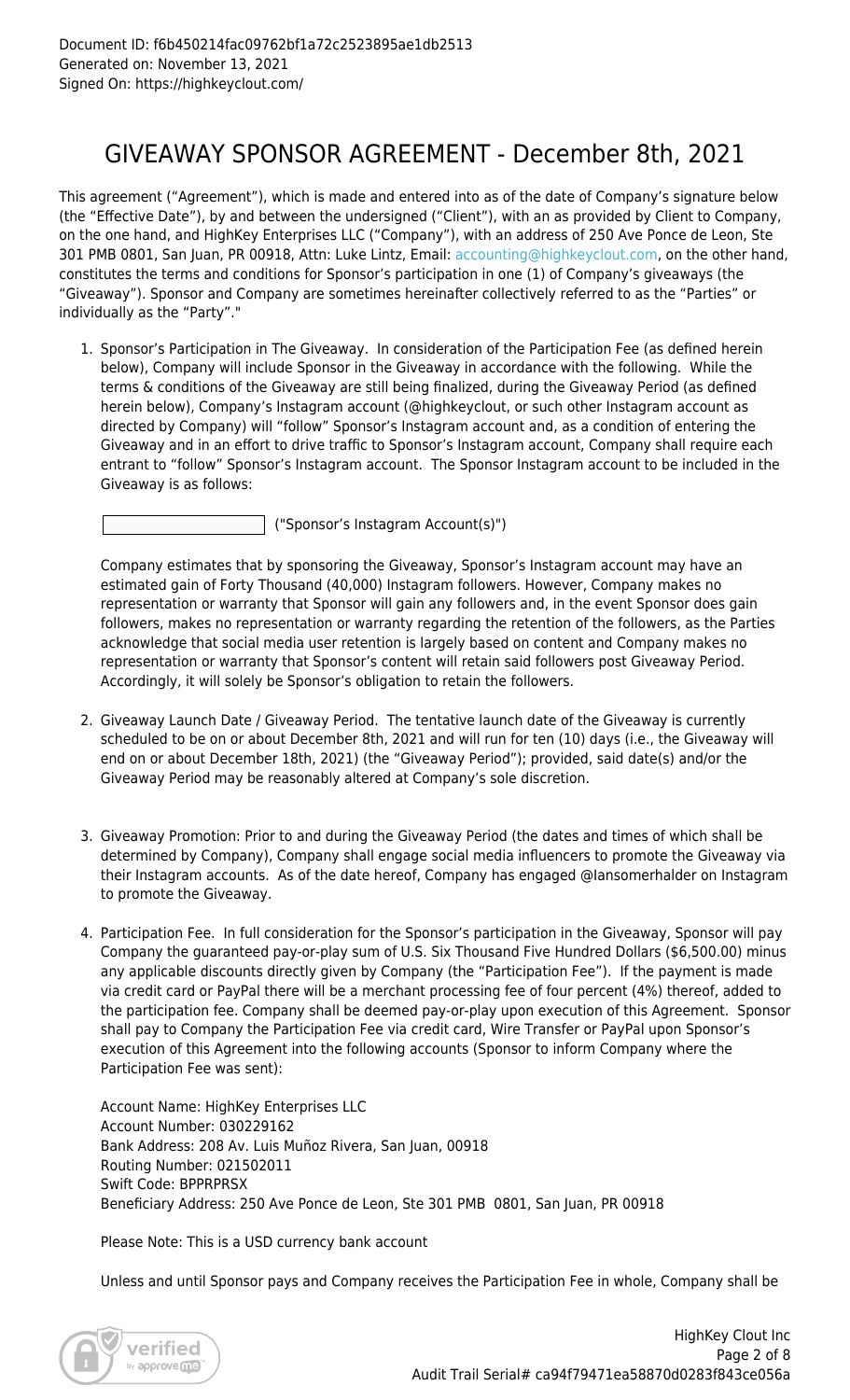under no obligation to include Sponsor in the Giveaway. By executing this Agreement, Sponsor agrees to refrain from initiating any chargebacks. Defaulting on any payments will result in immediate termination of all services.

- 5. Sponsor's Giveaway Social Media Posts. While not required, Sponsor is encouraged to promote the Giveaway on Sponsor's social media platforms. The creative of said social media posts shall be at Sponsor's discretion, provided Sponsor shall include the required hashtags and "@"s provided to Sponsor for inclusion therein, as well as #Giveaway.
- 6. Ownership.
	- Deliverables. "Deliverables" means each item of social media content Company causes to be posted by Company and/or any of her affiliates, employees, sponsors, and/or associates, including, without limitation, the influencers, in connection with the Giveaway, including any photographs, video footage, artwork and written work identified. Company will retain all ownership rights in the Deliverables, subject to the terms of a license provided for Sponsor Materials (as defined below) and shall have the right to use, reuse, reproduce, copyright, and exhibit them in any/all manners.
	- Sponsor Materials. Sponsor may provide Company with materials owned by the Sponsor or another third party ("Sponsor Materials"), for use in connection with the Deliverable(s), including, without limitation, Sponsor's name, likeness, and/or social media handle. Sponsor Materials shall remain the sole and exclusive property of Sponsor and/or the respective third party, as applicable, including all intellectual property rights therein; provided, Sponsor hereby grants or will cause to be granted to Company a non-exclusive, royalty-free, perpetual, irrevocable, worldwide license to use, copy, distribute, display, perform and transmit the Sponsor Materials as incorporated in the Deliverables; provided, notwithstanding the foregoing, nothing herein shall require Company to remove and/or delete any social media content incorporating Sponsor Materials created and posted during the Giveaway Period following the duration of this Agreement (i.e., the Deliverables can live passively in perpetuity on Company's social media platforms). Sponsor represents and warrants he owns the right to license or sub-license any of the Sponsor Materials provided to Company.
	- $\circ$  Company License. Solely during the Giveaway Period, Sponsor shall have the right to (i) promote or "whitelist" the Deliverables and (ii) share, like, and/or re-post the Deliverables solely on Sponsor's owned and operated social media channels; provided, Sponsor shall not be permitted to edit and/or modify the Deliverables before sharing, liking, and/or re-posting the Deliverables. Following the Giveaway Period, neither Party shall have the obligation to delete the Deliverables; provided, Sponsor shall not be permitted to "whitelist", promote, share, like, and/or repost the Deliverables following the Giveaway Period (i.e., there shall be no post Giveaway Period use of the Deliverables). Apart from the above, Sponsor will not exploit or distribute the Deliverables in any manner, including, without limitation, by using the Deliverables in any form of advertising or commercial tie-ins without the explicit permission of Company in each instance.
- 7. Representations and Warranties; Indemnity. Sponsor represents and warrants that (i) Sponsor has the full right and authority to enter into this Agreement, to grant the rights herein granted, and to perform its obligations hereunder; (ii) Sponsor shall comply with all laws, regulations, and Instagram rules in connection with the Sponsor Services, including, without limitation, the Federal Trade Commission ("FTC"); and (iii) any products given to Company for inclusion in the Deliverables and/or Giveaway, if any, are safe and merchantable for its intended purpose. Each Party shall indemnify the other against any third party liability, damages, costs and expenses (including reasonable outside attorneys' fees and costs) incurred by reason of any claim arising in connection with any uncured material breach of their respective covenants, representations, warranties or agreements herein. Any social media gain discussed by the parties is an estimate, and not a guarantee. Sponsor shall indemnify, defend, and hold harmless Company and their employees, agents, and representatives from and against any and all claims, suits, damages, liabilities, costs, and expenses (including reasonable outside attorneys' fees and court costs) arising out of or relating to the exploitation, production, manufacturing, and advertising of Sponsor's products and/or services and/or any element thereof, including, without limitation, Sponsor's social media accounts, any Sponsor Materials and/or advertising material furnished by Sponsor. Company shall have the right to approve any counsel retained to defend against any claim in which Company or its affiliates are named as a defendant. Additionally, Company shall have the right to control and participate in the defense of any such claim concerning matters that relate to Company.

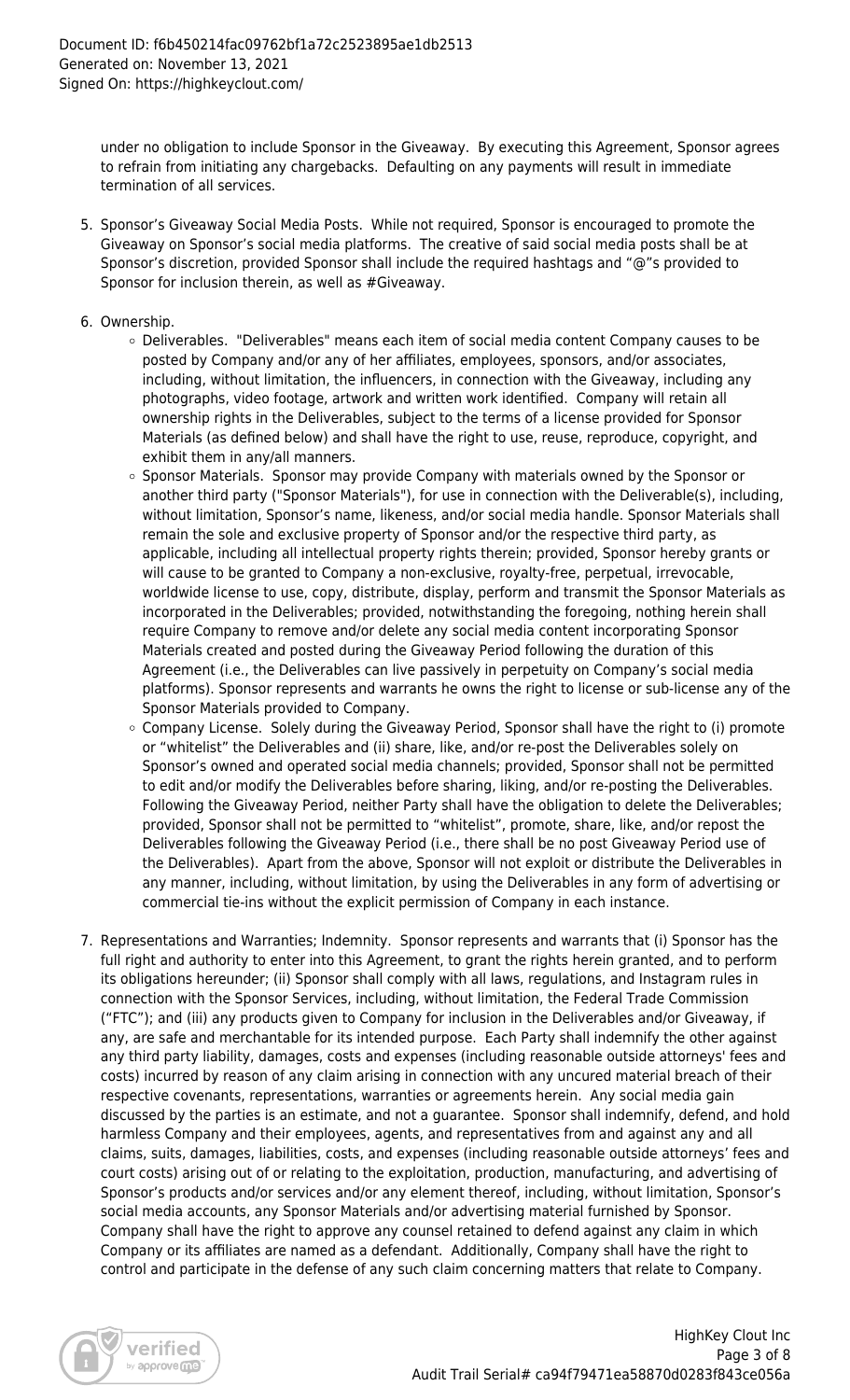Sponsor will not settle any such claim without Company's prior written consent. This indemnification shall survive termination and/or expiration of this Agreement.

- 8. Confidential Information. "Confidential Information" means the proprietary information exchanged between each of the Parties, which includes, without limitation, non-public information (tangible or intangible) regarding a Party's products and services, campaigns, technology, designs, techniques, research, know-how, specifications, product plans, pricing, customer information, user data, current or future strategic information, current or future business plans, policies or practices, employee information, and other business and technical information, which is either (a) marked "confidential" or "proprietary" at the time of disclosure by the disclosing party; or (b) by its nature or content is reasonably distinguishable as confidential or proprietary to the receiving party. Each Party agrees to hold the Confidential Information in confidence and to not use or disclose it to a third party. The receiving party shall protect the Confidential Information by using the same degree of care, but no less than a reasonable degree of care (including reasonable security measures), to prevent the unauthorized use, dissemination or publication of Confidential Information as the receiving party uses to protect its own Confidential Information of like nature. If either Party authorizes the other to make copies of Confidential Information, the other Party's proprietary rights notices shall be reproduced in the same manner as the original Confidential Information. The receiving party may disclose the Confidential Information to its employees, agents, business, legal, and financial advisers and independent contractors with a need-to-know, only as necessary to fulfill the Services and provided such parties have executed a written non-disclosure agreement substantially as protective of Confidential Information as this Agreement. The receiving party shall promptly notify the disclosing party of any actual or suspected misuse or unauthorized disclosure of the disclosing party's Confidential Information. Confidential Information shall not include information that (a) is made generally available in the public domain prior to time of disclosure; (b) is or becomes publicly available through no act or omission by the receiving party; (c) was already in the receiving party's possession without restriction before receipt from the disclosing party and was not subject to a duty of confidentiality; (d) is rightfully disclosed to the receiving party by a third party without confidentiality restrictions; or (e) that the receiving party independently developed without use of or reference to Confidential Information. The receiving party may disclose the disclosing party's Confidential Information as required by law or court order provided: (i) the receiving party reasonably notifies the disclosing party in writing of the requirement for disclosure, unless notice is prohibited by law; and (ii) discloses only that portion of the Confidential Information legally required. Any such disclosure of Confidential Information shall not otherwise relieve receiving party of any of its obligations hereunder.
- 9. Force Majeure. If Company's services are prevented, rendered impossible, or unfeasible by sickness or disability of Company or the influencers, technology failure, unforeseen emergency of Company and/or the influencers, any act or regulation of any public authority, or by reason of riot, strike, acts of terrorism, epidemic, war or declaration of disaster by federal or state government, or other preventing acts (e.g., an event which causes a rapid spike in internet activity, like a celebrity death, etc.) (each a "Force Majeure Event"), it is understood and agreed that there shall be no claim for damages by either Party and Company shall not be deemed in breach of this Agreement. In the event of a Force Majeure Event, the parties agree to negotiate in good faith to reschedule service dates, subject to Company's availability, on the terms and conditions set forth herein.
- 10. Notices. All notices and other communications, including payments, under this Agreement shall be made in writing and shall be delivered by hand or sent by fax, electronic mail (including text message, email, and Instagram direct message, with confirmed receipt), or sent by prepaid express mail or reputable overnight courier service, and shall be deemed given when so delivered by hand fax, electronic mail, or if express mailed or couriered, three (3) business days after mailing or deposit with such express mail service or courier to the Parties at the following addresses (or at such other address for a Party as shall be specified by like notice):

If to Company: HighKey Enterprises LLC HighKey Enterprises 250 Ave Ponce de Leon Ste 301 PMB 0801 San Juan, PR 00918 Email: accounting@highkeyclout.com

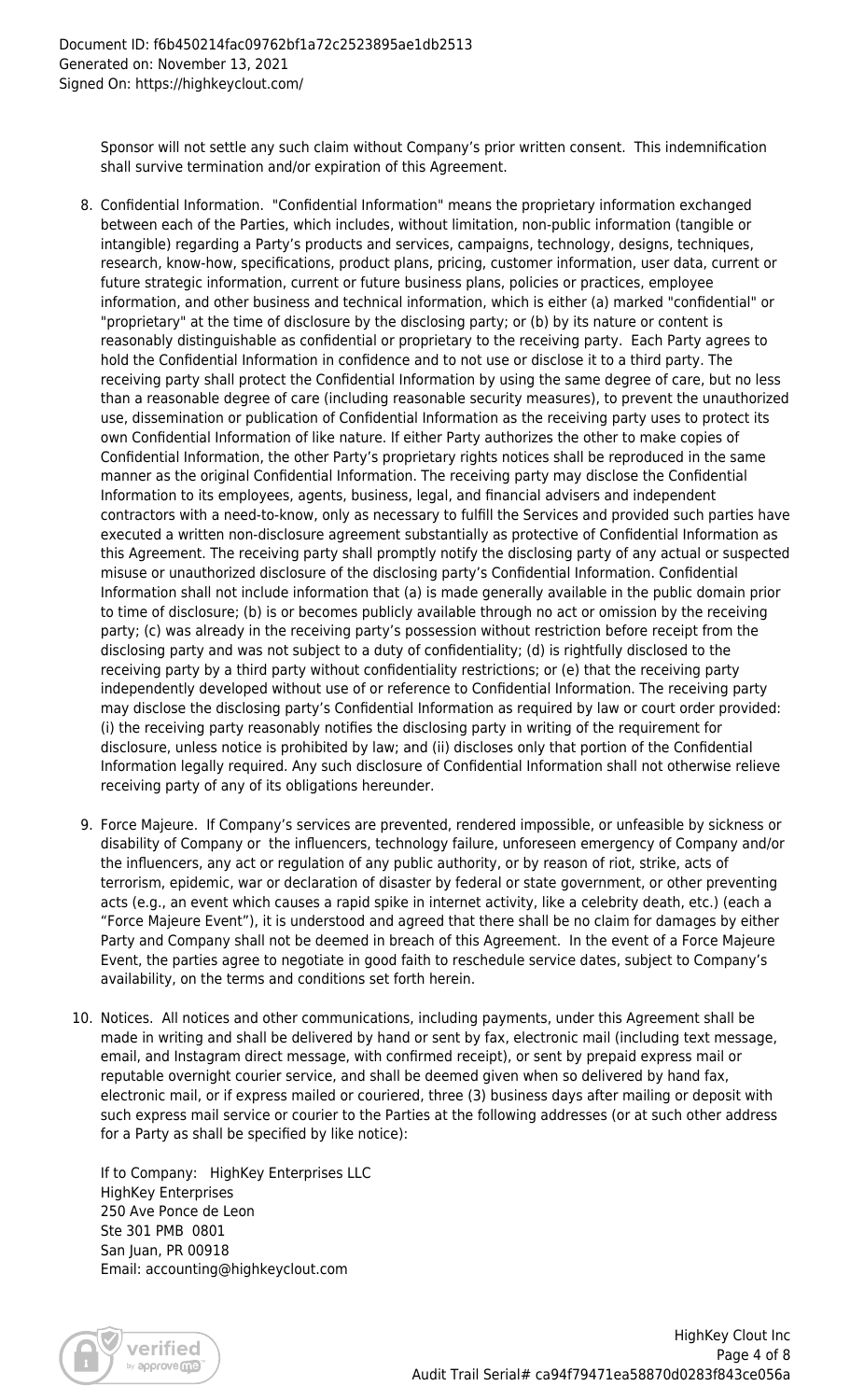Attn.: Luke Lintz

If to Sponsor:

(Sponsor's contact and billing details can be found in the corresponding invoice after the transaction is processed)

- 11. Term and Termination.
	- This Agreement will commence on the Effective Date and, unless terminated earlier in accordance with the terms of this Agreement, will remain in force and effect for as long as the Giveaway is active and/or Company is performing the services outlined herein.
	- $\circ$  Either Party may terminate this Agreement if the other Party breaches any material term of this Agreement and fails to cure such breach. Neither Party hereunder shall be deemed in breach hereof until the non-breaching party provides the breaching party with written notice of said breach and the breaching party fails to cure said breach within ten (10) days of receiving such written notice; provided, Company shall be permitted to immediately terminate this Agreement at any time prior to receipt of the Participation Fee. Adequacy of cure shall be judged by the nonbreaching party's reasonable business judgment.
	- Upon expiration or termination of this Agreement, Sponsor will immediately cease using any/all deliverables other than as permitted under this Agreement.
	- o Those terms that by their nature should survive expiration or termination of this Agreement shall survive, including, without limitation, each Party's respective obligations, ownership, and indemnification.
- 12. Dispute Resolution and Binding Arbitration. Client and Company recognize that disputes arising under this Agreement are best resolved at the working level by the Parties directly involved. Both Parties are encouraged to be imaginative in designing mechanisms and procedures to resolve disputes at this level. Such efforts shall include the referral of any remaining issues in dispute to higher authority within each participating Party's organization for resolution. Failing resolution of conflicts at the organizational level, Client and Company agree that any and all remaining controversies, claims or disputes arising out of or related to this Agreement or the interpretation, performance, or breach thereof, including alleged violations of statutory or common law rights or duties, and the determination of the scope or applicability of this agreement to arbitrate ("Dispute"), except as otherwise set forth below, shall be resolved according to the following procedures which shall constitute the sole dispute resolution mechanism hereunder. In the event that the Parties are unable to resolve any Dispute informally, then such Dispute shall be submitted to confidential final and binding arbitration to be administered by the American Arbitration Association (or any like organization successor thereto) in the Commonwealth of Puerto Rico in accordance with the American Arbitration Association's Commercial Arbitration Rules and Mediation Procedures. The arbitration shall be conducted, and the award shall be rendered in the English language. The parties agree that any and all disputes shall be submitted to confidential, binding arbitration, before a single neutral arbitrator, who shall possess no less than ten (10) years of experience in entertainment matters. Client further agrees to waive his/her right to a trial by jury. The arbitration shall be conducted before a single neutral arbitrator appointed in accordance with the Commercial Arbitration Rules. The arbitrator will provide a detailed written statement of decision, which will be part of the arbitration award and admissible in any judicial proceeding to confirm, correct or vacate the award. Unless the parties agree otherwise, the neutral arbitrator and the members of any appeal panel shall be former or retired judges or justices of any Commonwealth of Puerto Rico court. The Parties shall share the cost of the arbitration; provided, the prevailing party shall be entitled to their fees and costs associated with the arbitration, including outside attorney's fees. If either Party refuses to perform any or all of its obligations under the final arbitration award (following appeal, if applicable) within thirty (30) days of such award being rendered, then the other Party may enforce the final award in any court of competent jurisdiction in Puerto Rico. The Party seeking enforcement of any arbitration award shall be entitled to an award of all costs, fees and expenses, including reasonable outside attorney's fees, incurred in enforcing the award, to be pay by the Party against whom the enforcement is ordered. The arbitrator will have no authority to award consequential, special, indirect, punitive, exemplary or incidental damages, including, without limitation, lost profits and opportunity costs. Except as may be required by law, neither a party, nor the arbitrator may disclose the existence, content or results of any arbitration without the prior written consent of both parties, unless to protect or pursue a legal right. If either party, notwithstanding the foregoing, should attempt either to resolve any dispute arising in connection with this Agreement in a court of law or equity or to forestall, preempt,

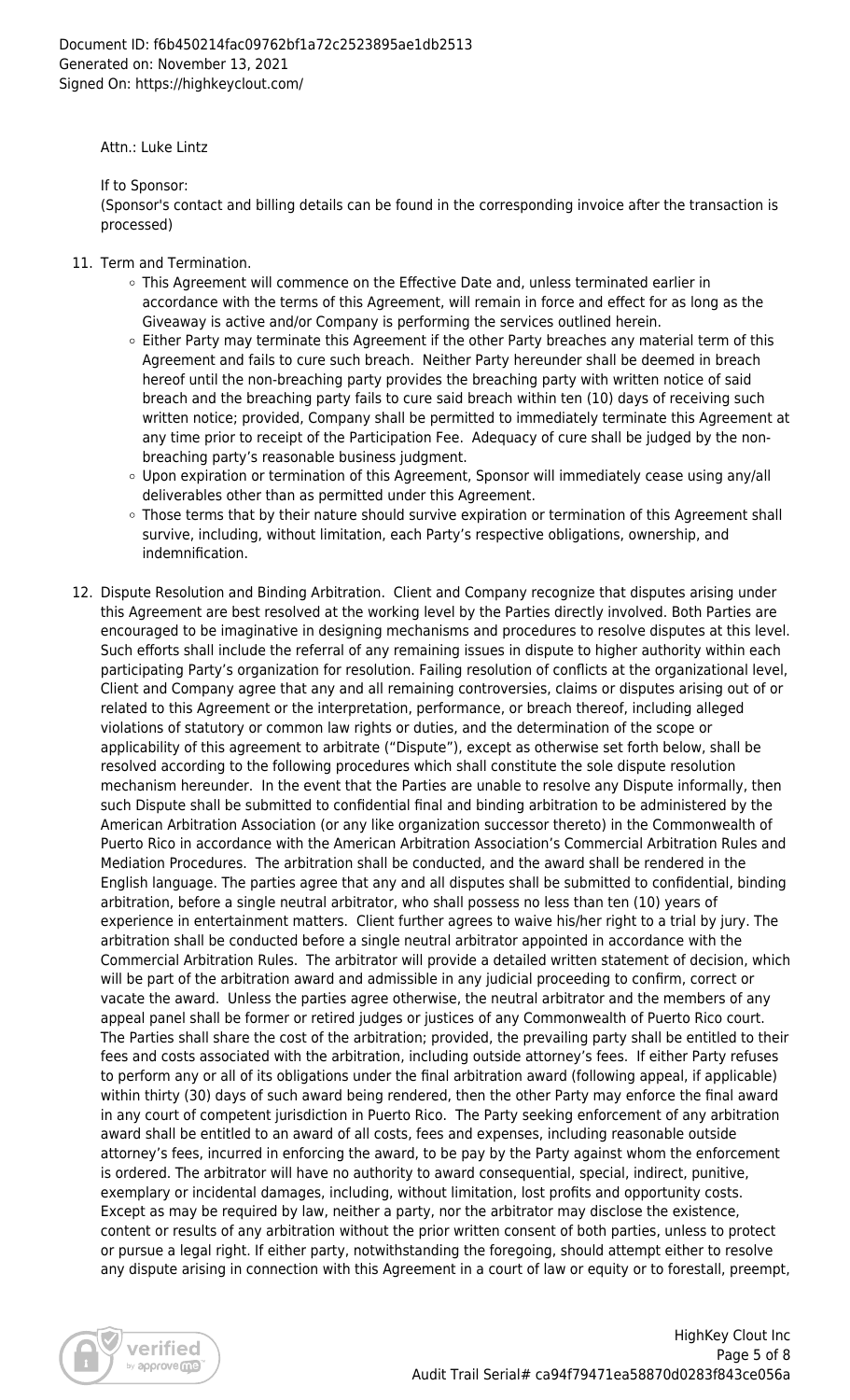or prevent arbitration of any such dispute by resort to the process of a court of law or equity, and such dispute is ultimately determined to be arbitrable by such court of law or equity, the Arbitrator shall include in his award an amount for the other party equal to all of that other party's costs, including attorney's fees, incurred in connection with such arbitrability determination.

- 13. General.
	- Assignment. Sponsor shall not be permitted to assign, delegate or otherwise transfer this Agreement without the prior written consent of Company. Any attempted assignment, transfer or delegation, without such consent, will be void.
	- $\circ$  No Injunctive Relief. It is further agreed that Sponsor's rights and remedies in the event of a failure or an omission constituting a breach of the provisions of this Agreement shall be limited to the Sponsor's right, if any, to recover damages in an action at law, but in no event shall Sponsor be entitled by reason of any such breach to terminate this Agreement, or to enjoin Company in any way.
	- o No Defamatory Statements. Sponsor agrees that Sponsor will not make any statement, or take any other action, to disparage, defame or compromise the goodwill of Company or its employees, owners and affiliates. In addition to injunctive relief and actual damages, Sponsor agrees any breach or violation by Sponsor of the foregoing sentence shall result in substantial damages and injury to Company, the precise amount of which would be extremely difficult or impracticable to determine. Accordingly, the parties have made a reasonable endeavor to estimate a fair compensation for potential losses and damages to Company and, therefore, Sponsor further agree, that in addition to the remedies set forth herein, Sponsor will also be obligated to pay, and agrees to pay to Company, the sum of One Million Dollars (\$1,000,000) as a reasonable and fair amount of liquidated damages to compensate Company for any loss or damage resulting from each breach by Sponsor of the forgoing terms. The parties intend that such damages constitute compensation and not a penalty. The parties hereto further agree that such sum bears a reasonable and proximate relationship to the actual damages which Company may suffer from each breach of the terms of this Agreement.
	- $\circ$  Release. Sponsor (on behalf of itself and its heirs, next of kin, spouse, guardians, legal representatives, employees, executors, administrators, agents, successors and assigns (collectively, the "Releasing Parties") hereby agree not to sue and irrevocably and unconditionally release, waive and forever discharges Company and their successors, assigns, licensees, distributors, sponsors, and advertisers, and each of the foregoing's respective past, present and future officers, directors, agents, representatives, shareholders and employees, jointly and individually (collectively, "Released Parties"), from any and all manner of liabilities, claims and demands of any kind or nature, whatsoever, in law or equity, whether known or unknown, suspected or unsuspected, and whether or not concealed or hidden, that Sponsor may now have or may hereafter have (including, but not limited to, for defamation, invasion of any rights of privacy, right of publicity or personality, intentional or negligent infliction of emotional distress, infringement of copyright or trademark or violation of any other right), which arise out of or relate in any way, directly or indirectly, to the Sweepstakes or any rights therein which Sponsor or any Releasing Parties ever had, now has, or in the future may have against any Released Parties. Sponsor acknowledges that there is a possibility that subsequent to the execution of this Agreement, Sponsor may discover facts or incur or suffer claims which were unknown or unsuspected at the time this Agreement was executed, and which if known by Sponsor at that time may have materially affected Sponsor's decision to execute this Agreement. Sponsor acknowledges and agrees that by reason of this Agreement, and the release contained in the preceding sentences, Sponsor is assuming any risk of such unknown facts and such unknown and unsuspected claims.
	- Limitation of Liability**:** Under no circumstances shall Company be liable to Sponsor for consequential, special, indirect, punitive, exemplary or incidental damages, including, without limitation, lost profits and opportunity costs, arising out of this Agreement, and Company's total liability in connection with this Agreement shall not exceed the Participation Fee amount.
	- Misc. This Agreement shall be construed in accordance with the laws of the Commonwealth of Puerto Rico. Jurisdiction and venue of all matters relating to this Agreement will be vested exclusively in the federal, state and local courts within the Commonwealth of Puerto Rico, to which the parties hereby agree to submit any controversy arising hereunder, excluding that body of law pertaining to conflicts of laws and agree to accept service by mail (including email) to the address listed herein (or as such address may be amended as permitted herein). This

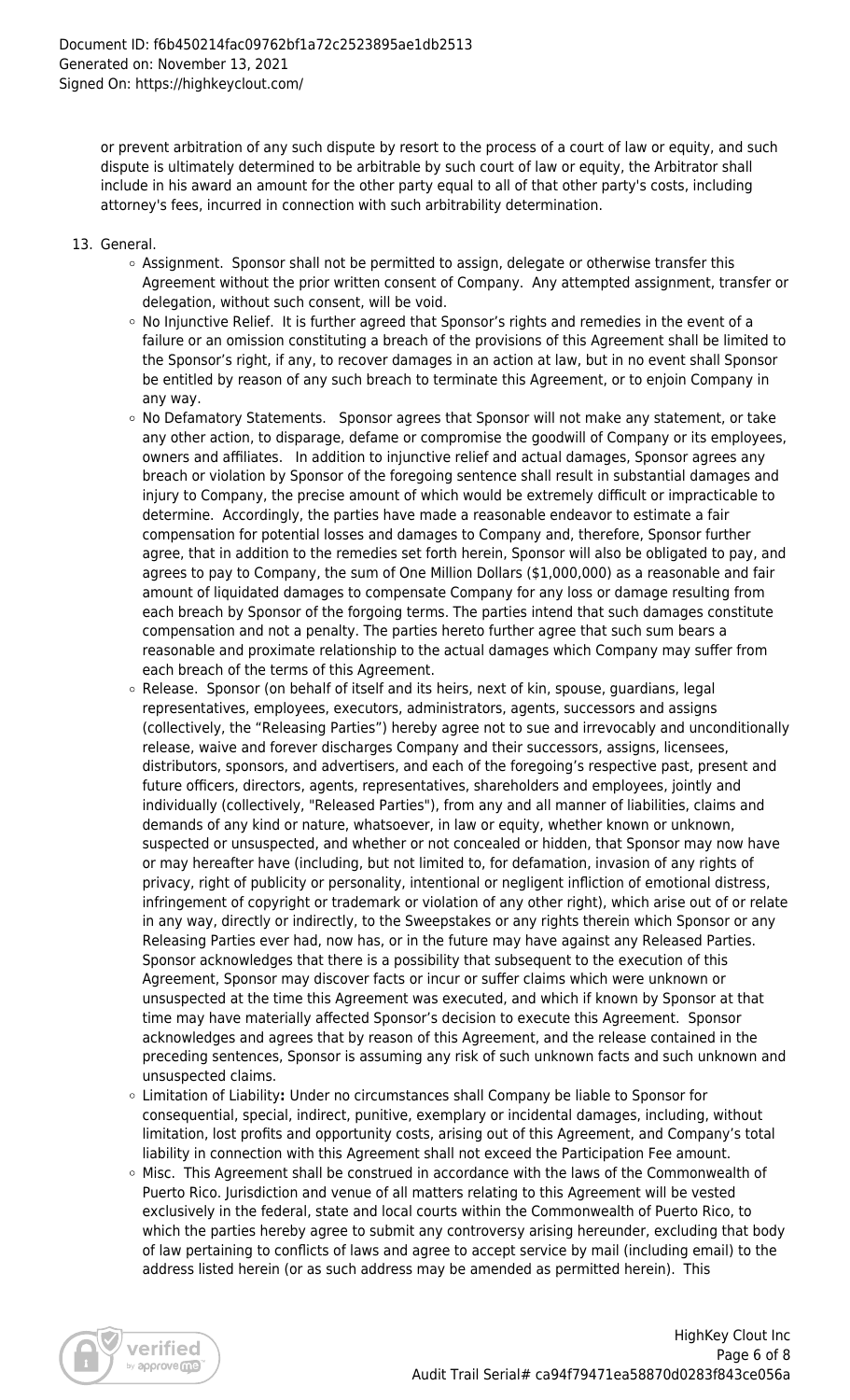Agreement, contains the full and complete understanding between the parties and supersedes all prior agreements and understandings, whether oral or written concerning the subject matter hereof. This Agreement may not be modified or changed except by a writing signed by all of the parties. Each of the parties acknowledges that no representation or promise not expressly contained in this Agreement has been made by the other or its agents or representatives. The failure of any Party to enforce at any time any of the provisions hereof shall not be construed to be a waiver of such provisions, or of such Party's rights thereafter to enforce any such provisions. In the event any provision of this Agreement is held to be invalid or in violation of any law, statute, regulation, order or lawful union or guild requirement, the Agreement shall be deemed modified to the minimum extent required in order to comply therewith and shall otherwise continue in full force and effect. This Agreement is executed in two (2) counterparts (digital signatures acceptable), whereas each Party shall retain one (1) counterpart. Each counterpart shall be deemed an original whereas both together shall constitute one and the same instrument. This Agreement is not intended, nor shall it be deemed or construed, to create a relationship of principal and agent or partnership or joint venture between the parties and neither Party shall have any power or authority to enter into any agreement on behalf of the other Party or to otherwise bind or obligate the other Party in any manner whatsoever. Sponsor has entered into this Agreement freely and voluntarily, and acknowledges that Sponsor either consulted with independent counsel before entering into this Agreement, or had the opportunity to do so, but elected not to.

х